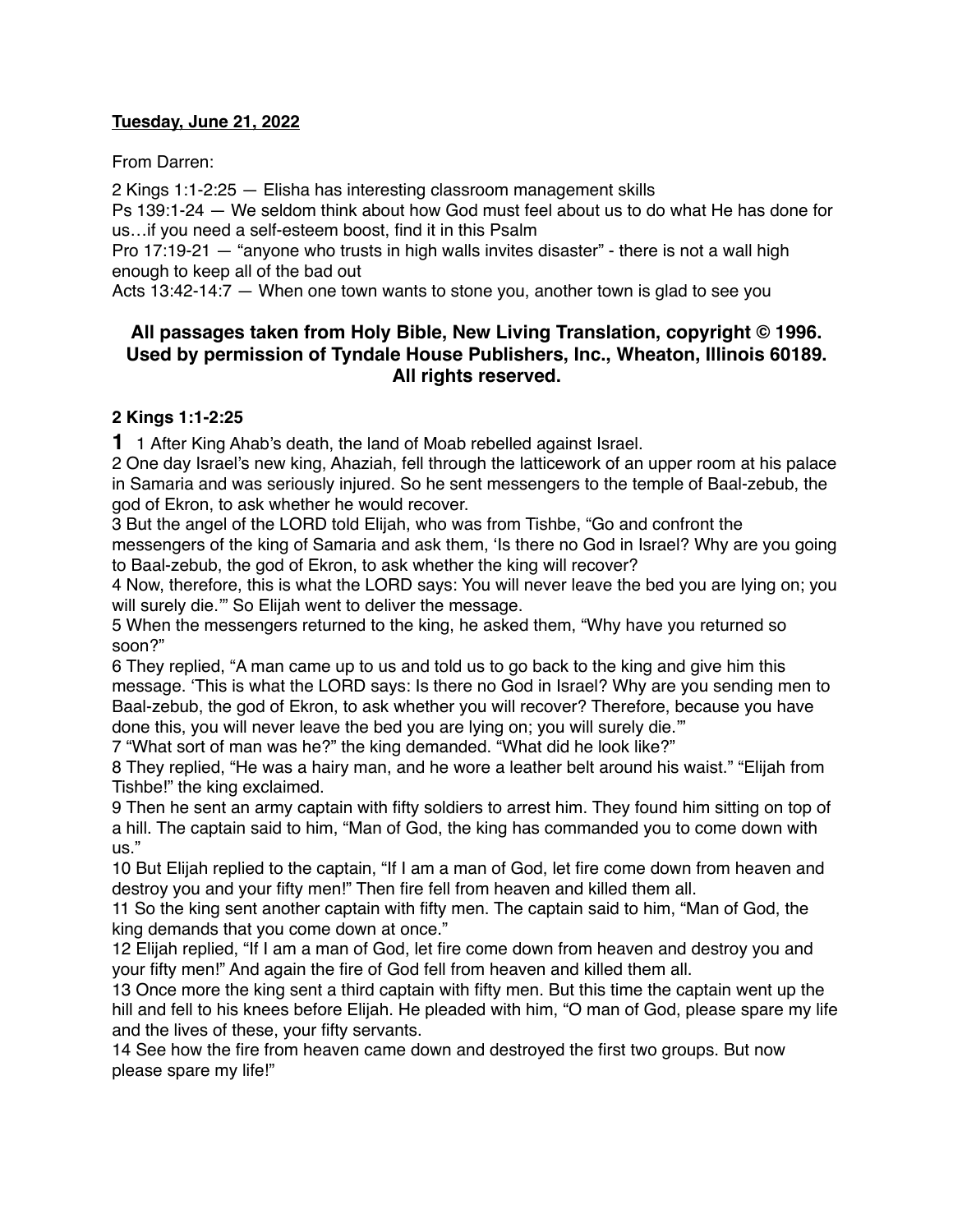15 Then the angel of the LORD said to Elijah, "Go down with him, and don't be afraid of him." So Elijah got up and went with him to the king.

16 And Elijah said to the king, "This is what the LORD says: Why did you send messengers to Baal-zebub, the god of Ekron, to ask whether you will recover? Is there no God in Israel to answer your question? Therefore, because you have done this, you will never leave the bed you are lying on; you will surely die."

17 So Ahaziah died, just as the LORD had promised through Elijah. Since Ahaziah did not have a son to succeed him, his brother Joram became the next king. This took place in the second year of the reign of Jehoram son of Jehoshaphat, king of Judah.

18 The rest of the events in Ahaziah's reign and everything he did are recorded in *The Book of the History of the Kings of Israel.*

**2** 1 When the LORD was about to take Elijah up to heaven in a whirlwind, Elijah and Elisha were traveling from Gilgal.

2 And Elijah said to Elisha, "Stay here, for the LORD has told me to go to Bethel." But Elisha replied, "As surely as the LORD lives and you yourself live, I will never leave you!" So they went down together to Bethel.

3 The group of prophets from Bethel came to Elisha and asked him, "Did you know that the LORD is going to take your master away from you today?" "Of course I know," Elisha answered. "But be quiet about it."

4 Then Elijah said to Elisha, "Stay here, for the LORD has told me to go to Jericho." But Elisha replied again, "As surely as the LORD lives and you yourself live, I will never leave you." So they went on together to Jericho.

5 Then the group of prophets from Jericho came to Elisha and asked him, "Did you know that the LORD is going to take your master away from you today?" "Of course I know," Elisha answered. "But be quiet about it."

6 Then Elijah said to Elisha, "Stay here, for the LORD has told me to go to the Jordan River." But again Elisha replied, "As surely as the LORD lives and you yourself live, I will never leave you." So they went on together.

7 Fifty men from the group of prophets also went and watched from a distance as Elijah and Elisha stopped beside the Jordan River.

8 Then Elijah folded his cloak together and struck the water with it. The river divided, and the two of them went across on dry ground!

9 When they came to the other side, Elijah said to Elisha, "Tell me what I can do for you before I am taken away." And Elisha replied, "Please let me inherit a double share of your spirit and become your successor."

10 "You have asked a difficult thing," Elijah replied. "If you see me when I am taken from you, then you will get your request. But if not, then you won't."

11 As they were walking along and talking, suddenly a chariot of fire appeared, drawn by horses of fire. It drove between the two men, separating them, and Elijah was carried by a whirlwind into heaven.

12 Elisha saw it and cried out, "My father! My father! I see the chariots and charioteers of Israel!" And as they disappeared from sight, Elisha tore his clothes in distress.

13 Elisha picked up Elijah's cloak, which had fallen when he was taken up. Then Elisha returned to the bank of the Jordan River.

14 He struck the water with Elijah's cloak and cried out, "Where is the LORD, the God of Elijah?" Then the river divided, and Elisha went across.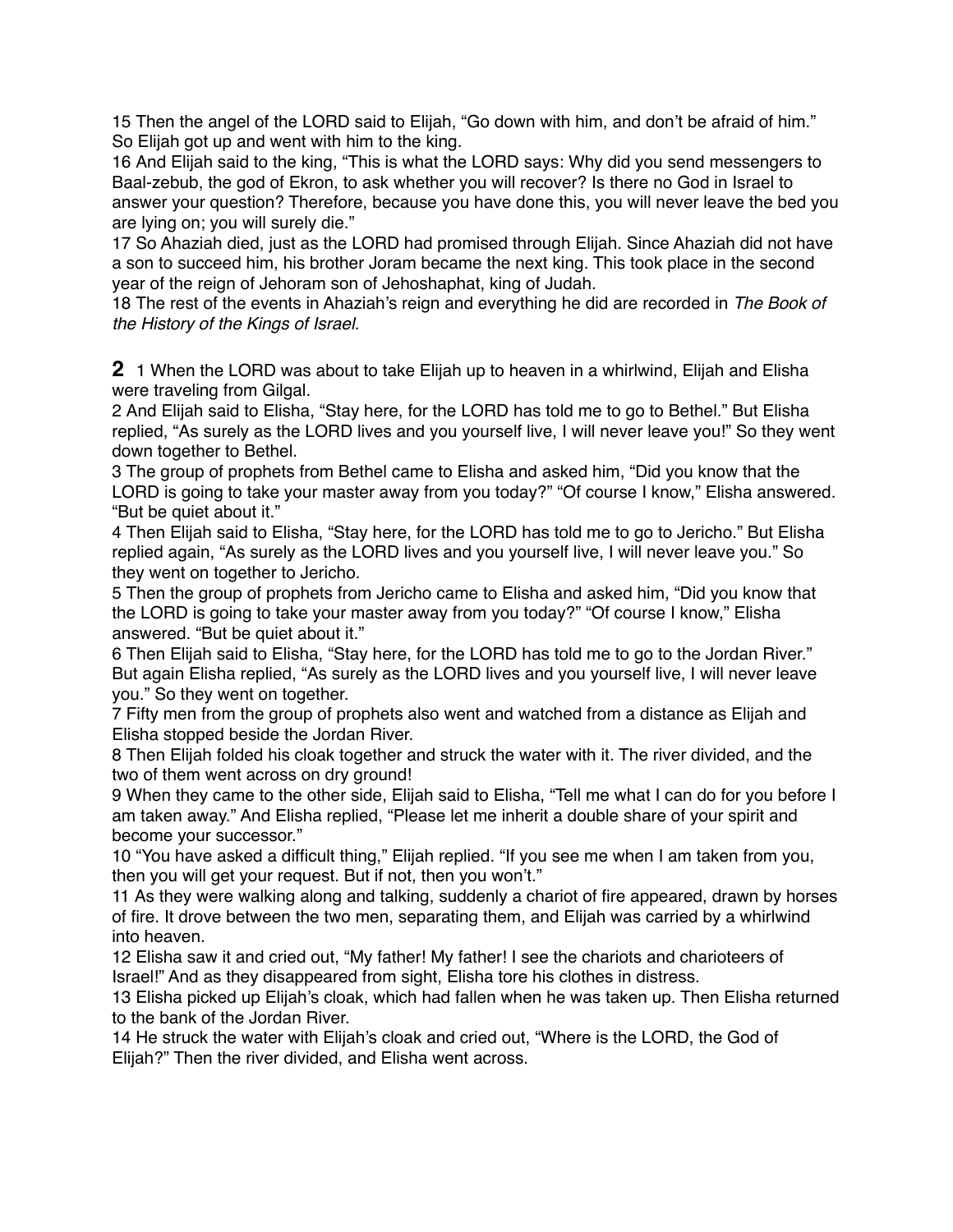When the group of prophets from Jericho saw from a distance what happened, they exclaimed, "Elijah's spirit rests upon Elisha!" And they went to meet him and bowed to the ground before him.

 "Sir," they said, "just say the word and fifty of our strongest men will search the wilderness for your master. Perhaps the Spirit of the LORD has left him on some mountain or in some valley." "No," Elisha said, "don't send them."

 But they kept urging him until they shamed him into agreeing, and he finally said, "All right, send them." So fifty men searched for three days but did not find Elijah.

 Elisha was still at Jericho when they returned. "Didn't I tell you not to go?" he asked. One day the leaders of the town of Jericho visited Elisha. "We have a problem, my lord," they told him. "This town is located in pleasant surroundings, as you can see. But the water is bad, and the land is unproductive."

Elisha said, "Bring me a new bowl with salt in it." So they brought it to him.

 Then he went out to the spring that supplied the town with water and threw the salt into it. And he said, "This is what the LORD says: I have purified this water. It will no longer cause death or infertility. "

And the water has remained pure ever since, just as Elisha said.

 Elisha left Jericho and went up to Bethel. As he was walking along the road, a group of boys from the town began mocking and making fun of him. "Go away, baldy!" they chanted. "Go away, baldy!"

Elisha turned around and looked at them, and he cursed them in the name of the LORD .

Then two bears came out of the woods and mauled forty-two of them.

From there Elisha went to Mount Carmel and finally returned to Samaria.

# **Psalm 139:1-24**

1 O LORD, you have examined my heart and know everything about me.

You know when I sit down or stand up. You know my thoughts even when I'm far away.

You see me when I travel and when I rest at home. You know everything I do.

You know what I am going to say even before I say it, LORD .

You go before me and follow me. You place your hand of blessing on my head.

Such knowledge is too wonderful for me, too great for me to understand!

I can never escape from your Spirit! I can never get away from your presence!

If I go up to heaven, you are there; if I go down to the grave, you are there.

If I ride the wings of the morning, if I dwell by the farthest oceans,

even there your hand will guide me, and your strength will support me.

I could ask the darkness to hide me and the light around me to become night—

 but even in darkness I cannot hide from you. To you the night shines as bright as day. Darkness and light are the same to you.

 You made all the delicate, inner parts of my body and knit me together in my mother's womb. Thank you for making me so wonderfully complex! Your workmanship is marvelous—how well I know it.

 You watched me as I was being formed in utter seclusion, as I was woven together in the dark of the womb.

 You saw me before I was born. Every day of my life was recorded in your book. Every moment was laid out before a single day had passed.

 How precious are your thoughts about me, O God. They cannot be numbered! I can't even count them; they outnumber the grains of sand! And when I wake up, you are still with me!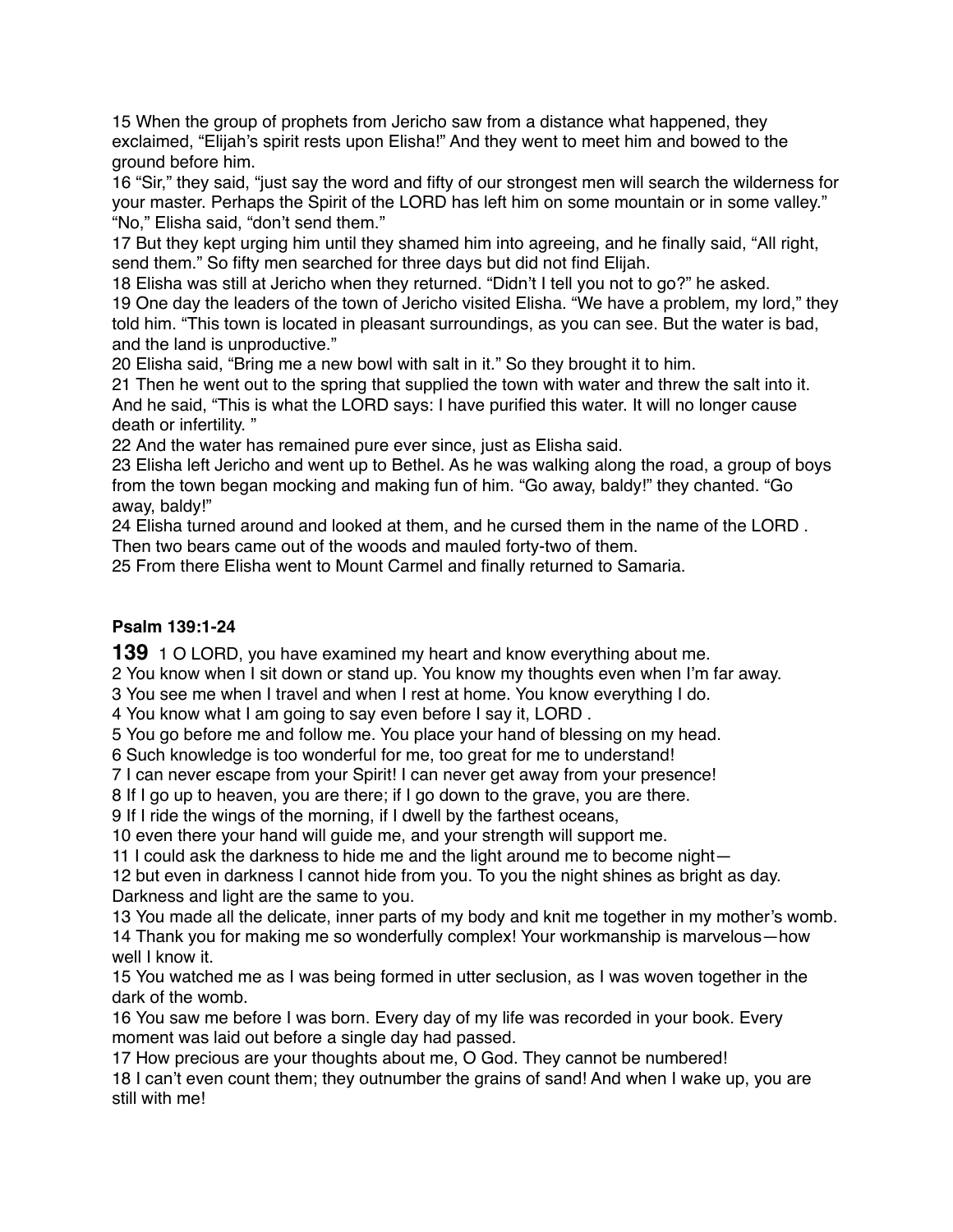O God, if only you would destroy the wicked! Get out of my life, you murderers!

They blaspheme you; your enemies misuse your name.

 O LORD, shouldn't I hate those who hate you? Shouldn't I despise those who oppose you? Yes, I hate them with total hatred, for your enemies are my enemies.

Search me, O God, and know my heart; test me and know my anxious thoughts.

Point out anything in me that offends you, and lead me along the path of everlasting life.

#### **Proverbs 17:19-21**

19 Anyone who loves to quarrel loves sin; anyone who trusts in high walls invites disaster. The crooked heart will not prosper; the lying tongue tumbles into trouble.

It is painful to be the parent of a fool; there is no joy for the father of a rebel.

# **Acts 13:42-14:7**

42 As Paul and Barnabas left the synagogue that day, the people begged them to speak about these things again the next week.

 Many Jews and devout converts to Judaism followed Paul and Barnabas, and the two men urged them to continue to rely on the grace of God.

 The following week almost the entire city turned out to hear them preach the word of the Lord.

 But when some of the Jews saw the crowds, they were jealous; so they slandered Paul and argued against whatever he said.

 Then Paul and Barnabas spoke out boldly and declared, "It was necessary that we first preach the word of God to you Jews. But since you have rejected it and judged yourselves unworthy of eternal life, we will offer it to the Gentiles.

 For the Lord gave us this command when he said, 'I have made you a light to the Gentiles, to bring salvation to the farthest corners of the earth.'"

 When the Gentiles heard this, they were very glad and thanked the Lord for his message; and all who were chosen for eternal life became believers.

So the Lord's message spread throughout that region.

 Then the Jews stirred up the influential religious women and the leaders of the city, and they incited a mob against Paul and Barnabas and ran them out of town.

 So they shook the dust from their feet as a sign of rejection and went to the town of Iconium. And the believers were filled with joy and with the Holy Spirit.

1 The same thing happened in Iconium. Paul and Barnabas went to the Jewish synagogue and preached with such power that a great number of both Jews and Greeks became believers. Some of the Jews, however, spurned God's message and poisoned the minds of the Gentiles against Paul and Barnabas.

 But the apostles stayed there a long time, preaching boldly about the grace of the Lord. And the Lord proved their message was true by giving them power to do miraculous signs and wonders.

 But the people of the town were divided in their opinion about them. Some sided with the Jews, and some with the apostles.

 Then a mob of Gentiles and Jews, along with their leaders, decided to attack and stone them. When the apostles learned of it, they fled to the region of Lycaonia—to the towns of Lystra and Derbe and the surrounding area.